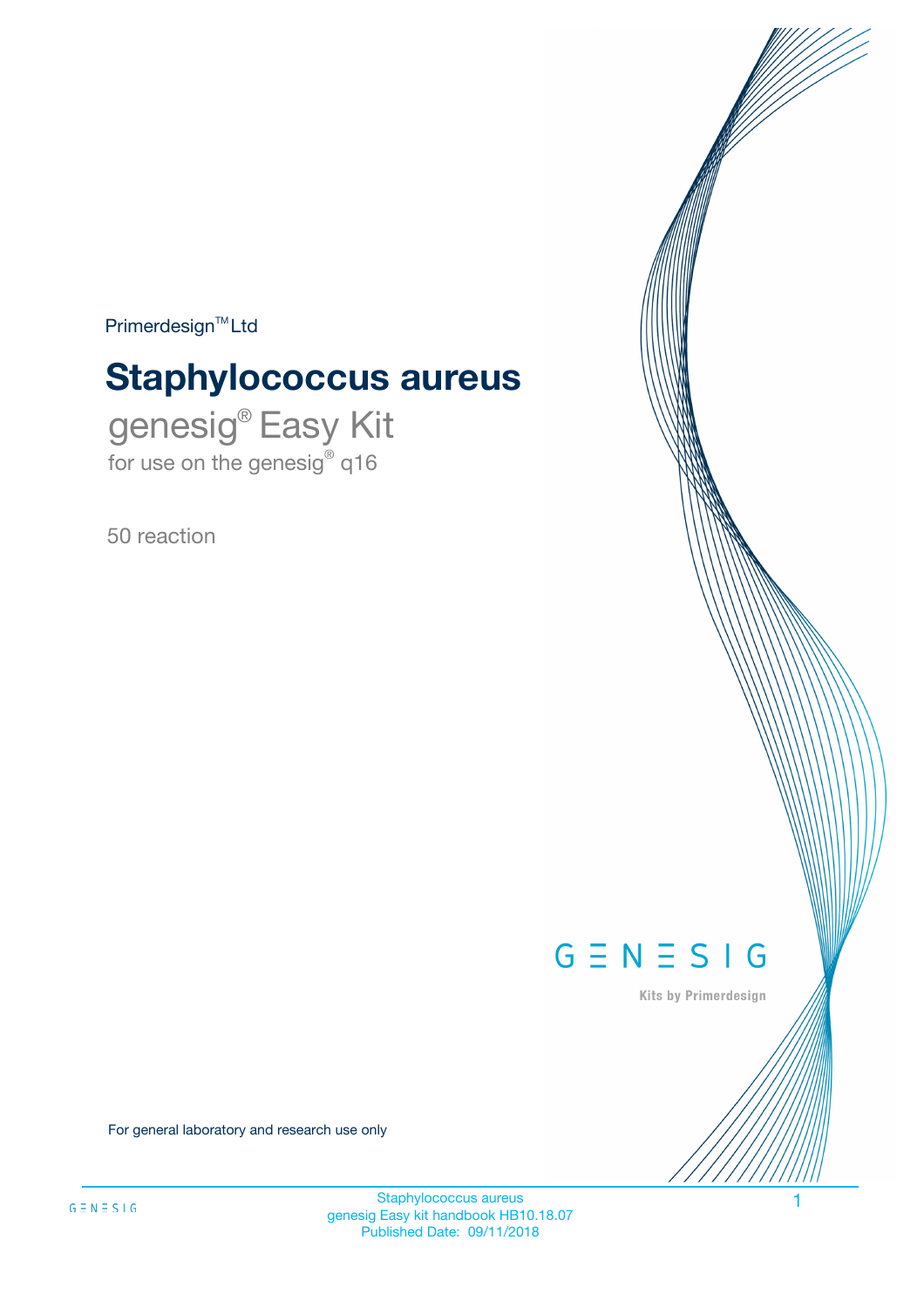# genesig® Easy: at a glance guide

#### **For each DNA test**

| Component              | <b>Volume</b> | Lab-in-a-box pipette |  |
|------------------------|---------------|----------------------|--|
| S.aureus reaction mix  | 10 µl         |                      |  |
| <b>Your DNA sample</b> | $10 \mu$      |                      |  |

#### **For each positive control**

| Component                 | Volume          | Lab-in-a-box pipette |  |
|---------------------------|-----------------|----------------------|--|
| S.aureus reaction mix     | 10 <sub>µ</sub> |                      |  |
| Positive control template | 10 <sub>µ</sub> |                      |  |

#### **For each negative control**

| Component             | Volume          | Lab-in-a-box pipette |  |
|-----------------------|-----------------|----------------------|--|
| S.aureus reaction mix | 10 <sub>µ</sub> |                      |  |
| <b>Water</b>          | 10 <sub>µ</sub> |                      |  |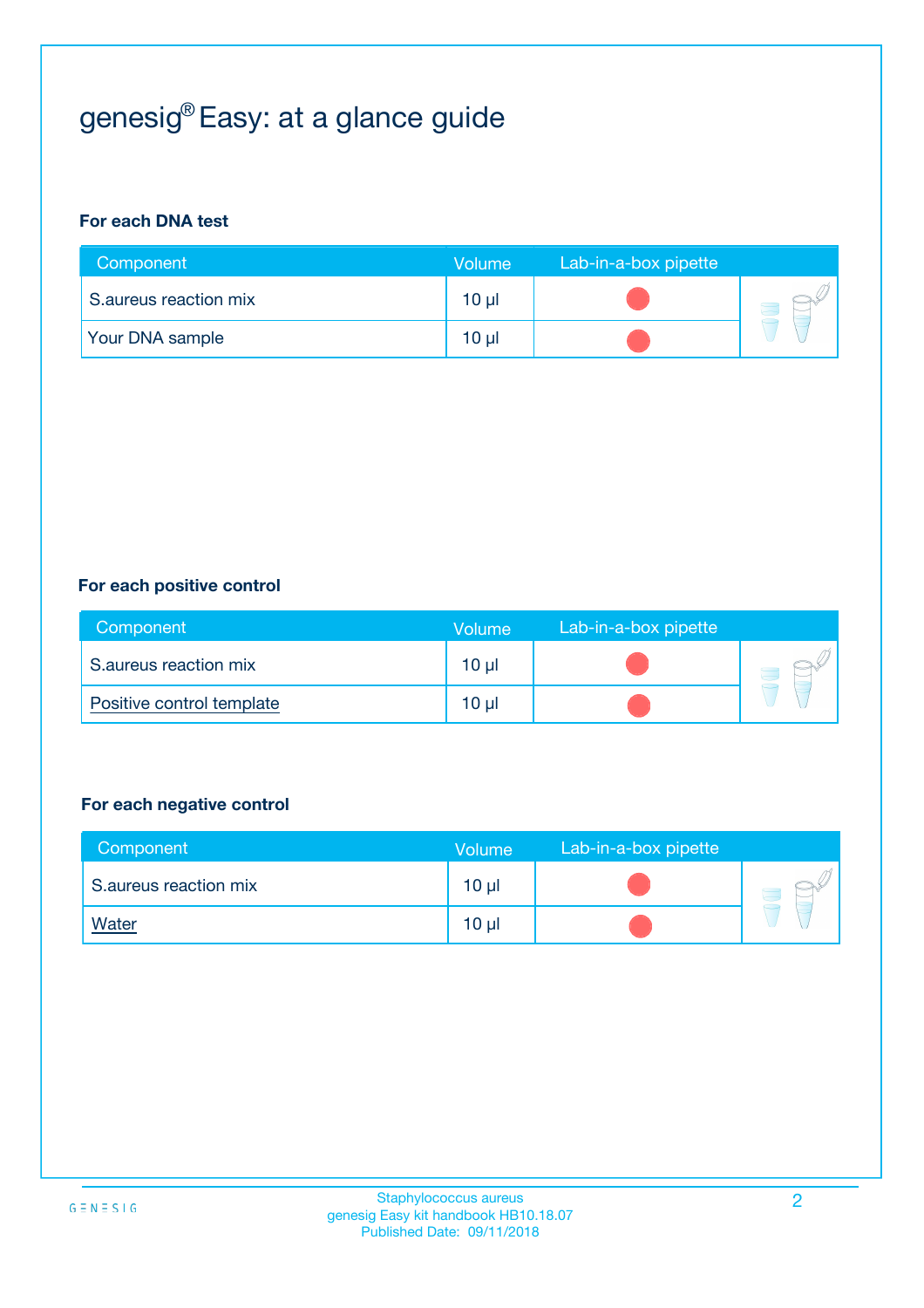# Kit Contents



# Reagents and equipment to be supplied by the user

#### **genesig® q16 instrument**

#### **genesig® Easy Extraction Kit**

This kit is designed to work well with all processes that yield high quality RNA and DNA but the genesig Easy extraction method is recommended for ease of use.

#### **genesig® Lab-In-A-Box**

The genesig Lab-In-A-Box contains all of the pipettes, tips and racks that you will need to use a genesig Easy kit. Alternatively if you already have these components and equipment these can be used instead.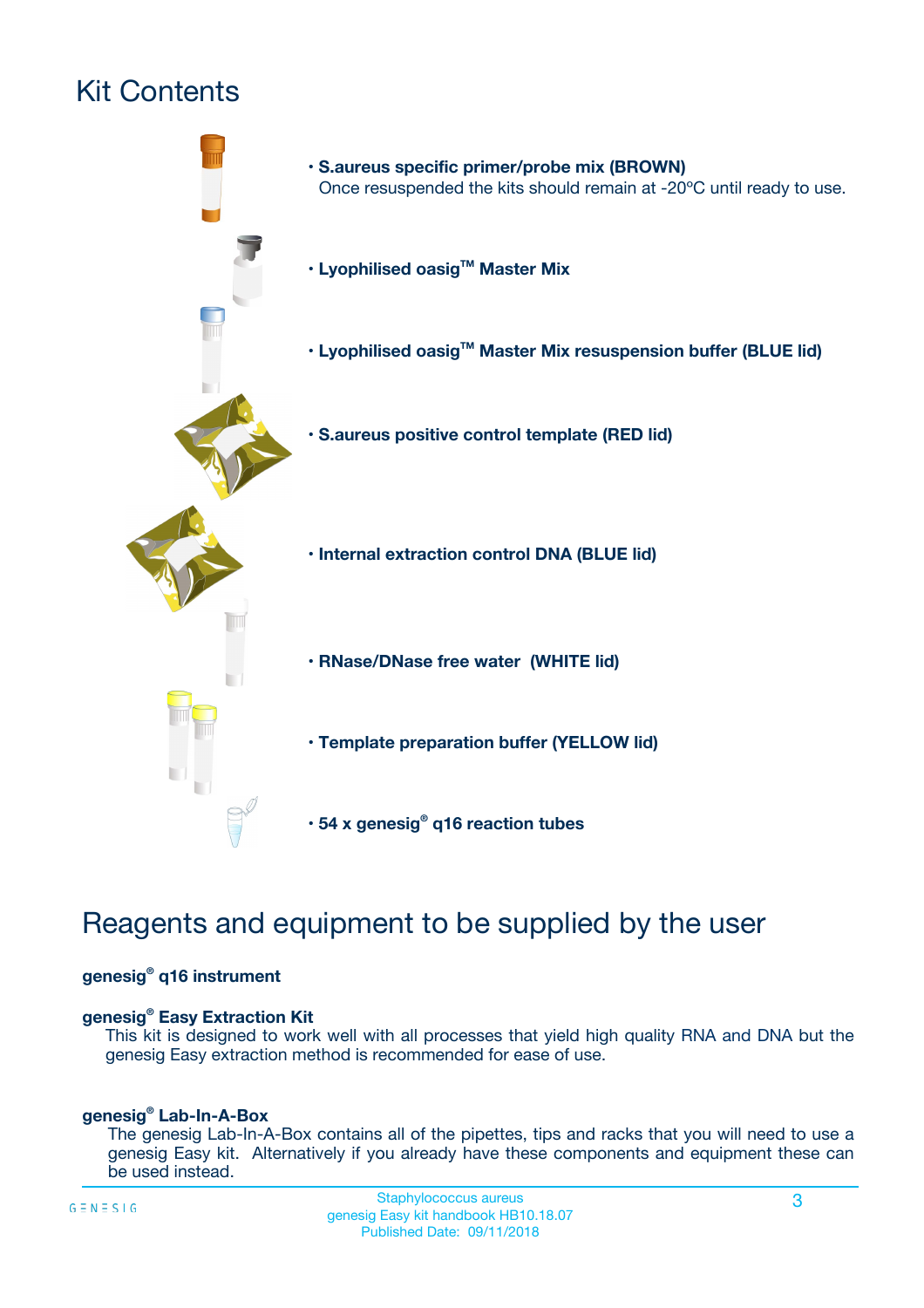# Step-by-step guide

## 1. Create your reaction mix



Use the blue pipette to transfer 500µl**\*** of the oasig Master Mix resuspension buffer into the tube of lyophilised oasig Master Mix and mix well by gently swirling. Then transfer all of that master mix into the brown tube labelled S.aureus primers/probe.

**\***Transfering 525µl of the oasig Master Mix resuspension buffer to your oasig Master Mix (instead of the 500µl recommended above) will enable you to take full advantage of the 50 reactions by accounting for volume losses during pipetting. In order to do so with the genesig Easy fixed volume pipettes use 1x blue, 2x red and 1x grey pipettes to make the total volume. Please be assured that this will not adversely affect the efficiency of the test.

Cap and shake tube to mix. A thorough shake is essential to ensure that all components are resuspended. **Failure to mix well can produce poor kit performance.**

Leave to stand for 5 minutes. Now your reaction mix is ready to use.

Store the reaction mix in the freezer from hereon.

#### Top tip

- Ensure that the reaction mix is mixed thoroughly before each use by shaking.
- **•** Once resuspended do not expose genesig Easy kit to temperatures above -20°C for longer than 30 minutes at a time.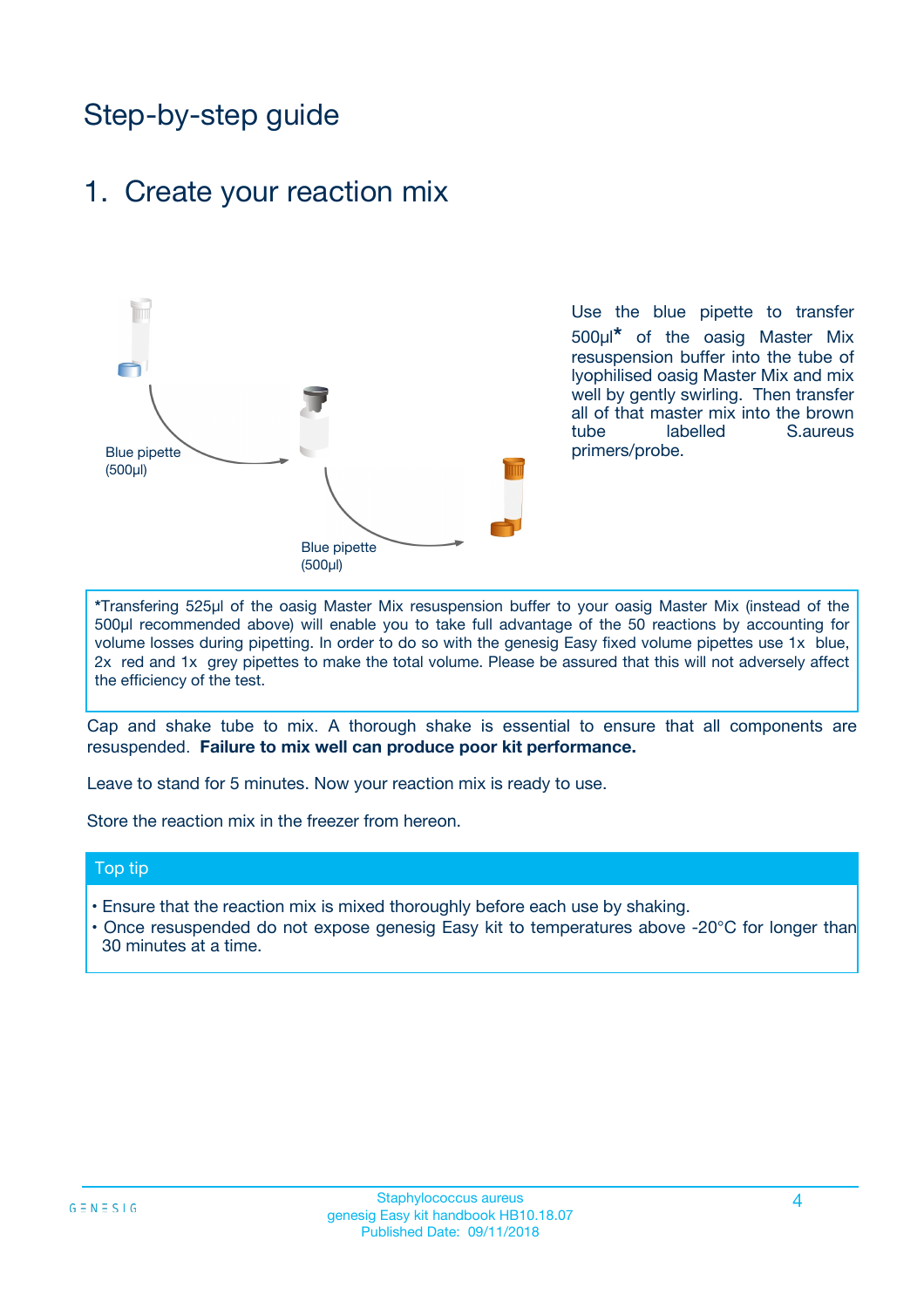# 2. Internal extraction control



Use the blue pipette to transfer 1000µl (2 x 500µl) of template preparation buffer into the Internal Extraction Control DNA tube. Cap and shake tube to mix.

Your kit contains Internal Extraction Control DNA. This is added to your biological sample at the beginning of the DNA extraction process. It is extracted along with the DNA from your target of interest. The q16 will detect the presence of this Internal Extraction Control DNA at the same time as your target. This is the ideal way to show that your DNA extraction process has been **successful.** 

#### **If you are using an alternative extraction kit:**

Use the red pipette to transfer 10µl of Internal Extraction Control DNA to your sample **after** the lysis buffer has been added then follow the rest of the extraction protocol.

#### **If you are using samples that have already been extracted:**

Use the grey pipette to transfer 5µl of Internal Extraction Control DNA to your extracted sample.

## 3. Add reaction mix to all reaction tubes



For every reaction to be run, use the red pipette to add 10µl of your S.aureus reaction mix to every tube.

#### Top tip

- Always pipette the reaction mix directly into the bottom of the tube.
- You can label the tube lids to aid your reaction setup but avoid labelling tube sides.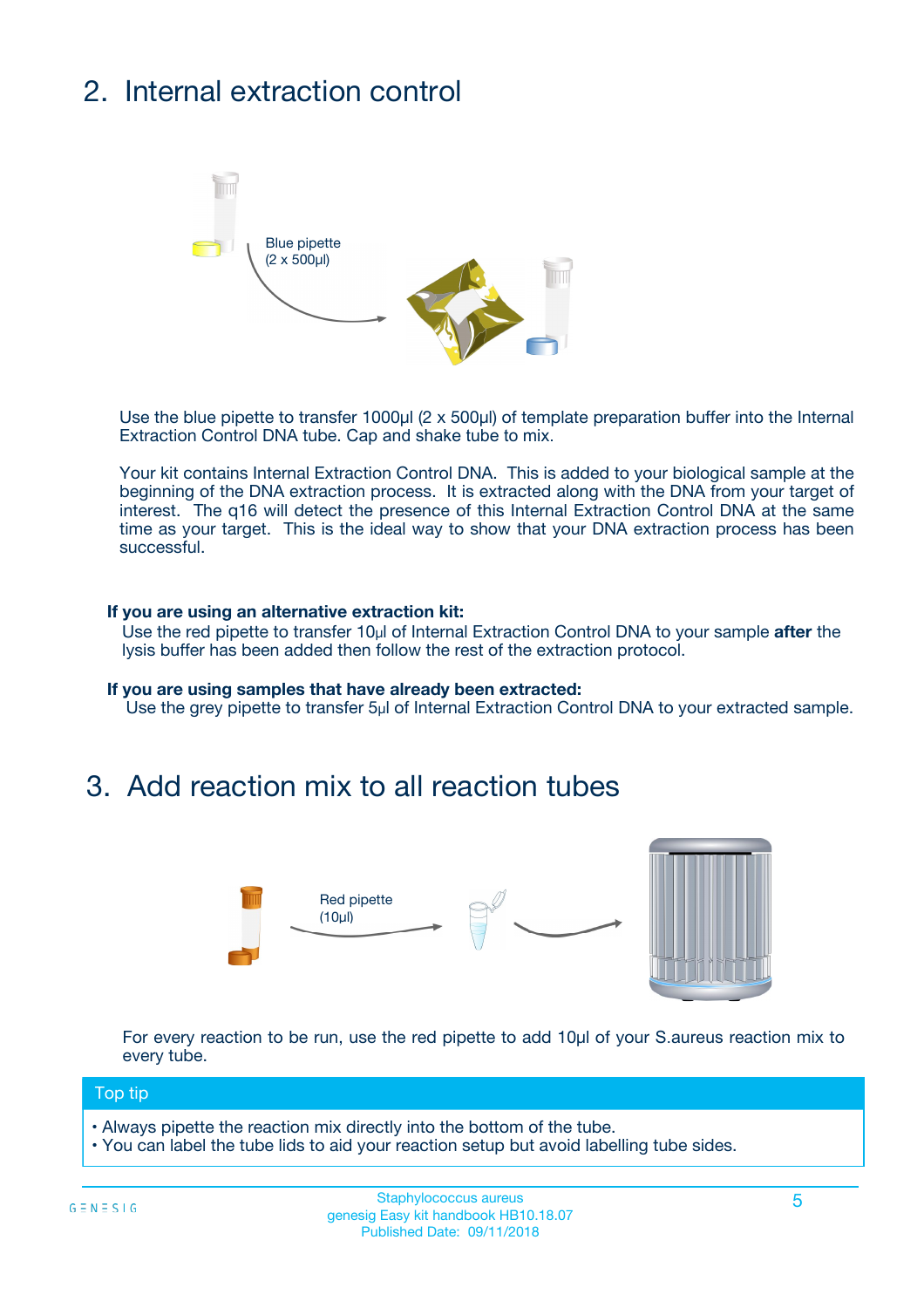# 4. Negative control



For each test you will require a negative control. Instead of DNA, water is used. This sample should typically prove negative thus proving that all of your positive samples really are positive.

To create a negative control reaction simply use the red pipette to add 10µl of the water to the required reaction tubes. Close these tubes after adding the water.

Because some genesig kit targets are common in the environment you may occasionally see a "late" signal in the negative control. The q16 software will take this into account accordingly.

#### Top tip

**•** Always add the water to the side of the tube to reduce the introduction of bubbles.

## 5. Set up a test



For each sample you wish to analyse, use the red pipette to add 10µl of your DNA sample to the required reaction tubes. Close these tubes after adding the sample. Always change pipette tips between samples.

#### Top tip

**•** Always add the DNA sample to the side of the tube to reduce the introduction of bubbles.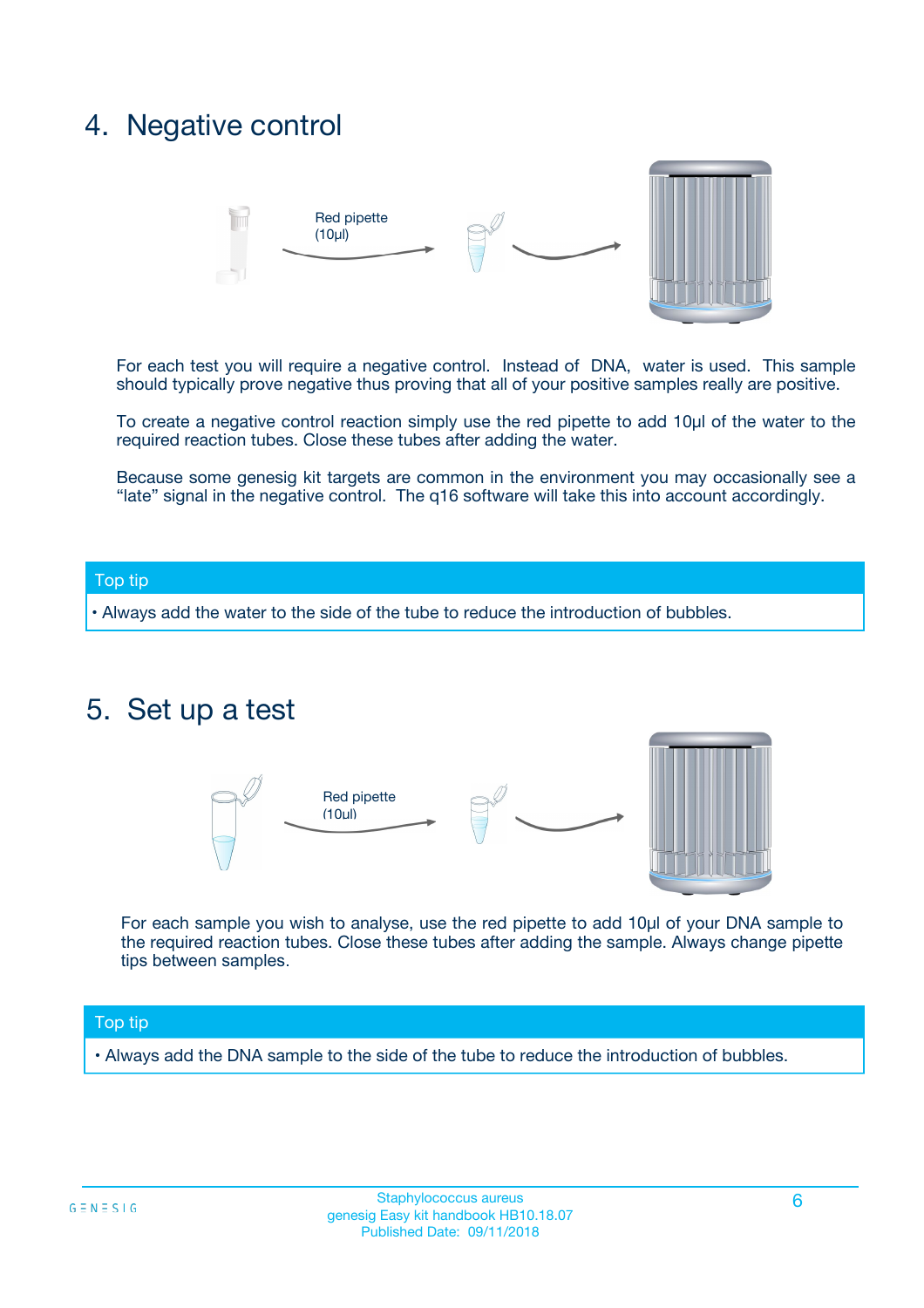# 6. Positive control



Use the blue pipette to transfer 1000µl (2 x 500µl) of template preparation buffer into the positive control template tube. Cap and shake tube to mix.

Each time you run a test you will require a positive control. This is a small portion of DNA from your target of interest. It serves two purposes:

1. It will always test positive so it shows that everything is working as it should be.

2. The q16 software knows how much DNA is present in the positive control. So it can automatically compare your sample of interest with the positive control to calculate the amount of target DNA in your sample.

To create a positive control reaction, simply use 10µl of the positive control instead of your DNA sample.



Take great care when setting up your positive control. The positive control template has the potential to give you a false positive signal in your other samples. Set positive controls up last after all other sample tubes are closed. Always change pipette tips between samples. You may even choose to set up positive controls in a separate room.

#### Top tip

**•** Always add the positive control to the side of the tube to reduce the introduction of bubbles.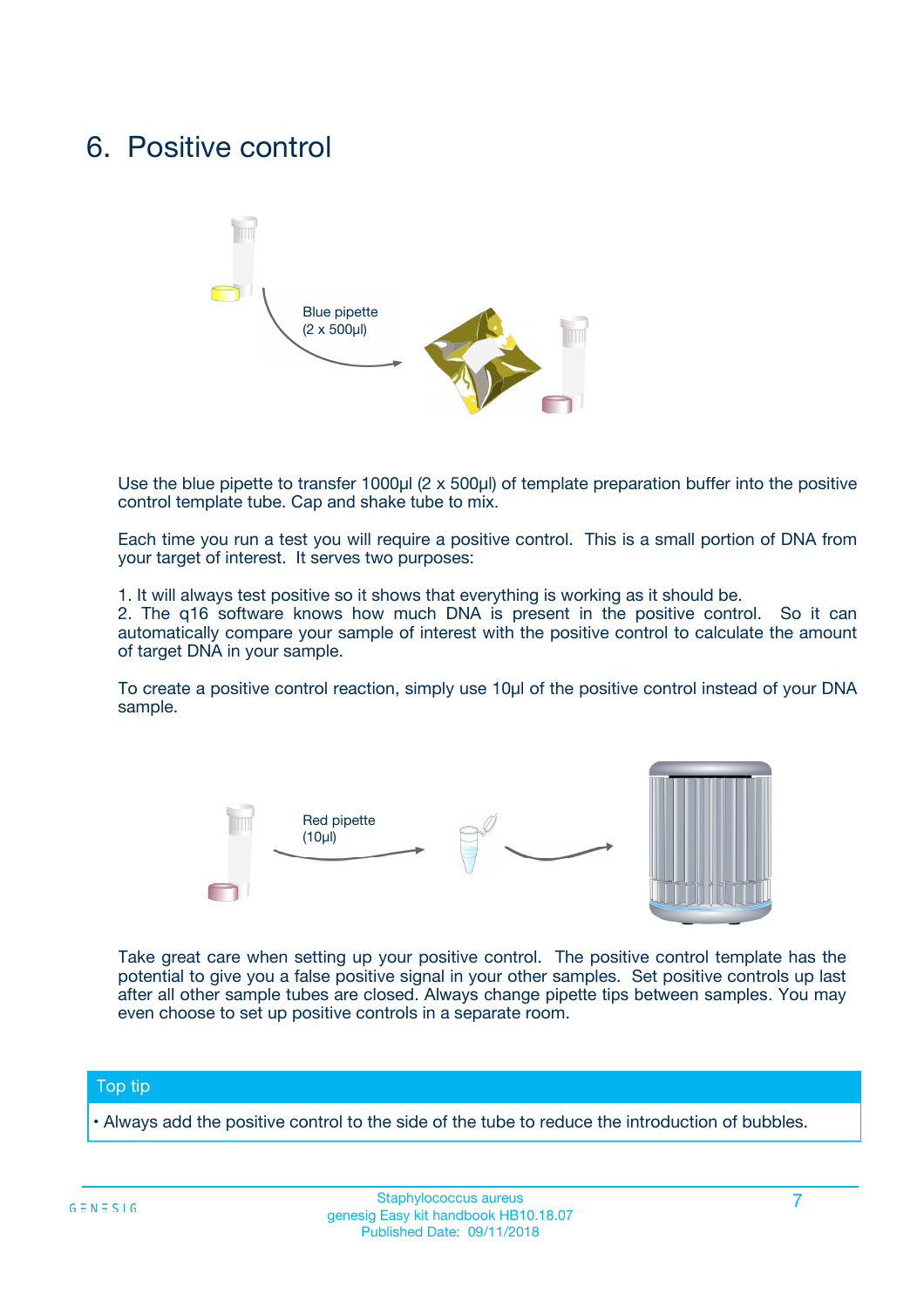# 7. Running the test

Place the tubes into the correct positions in your q16 as defined by the software, this may include positioning of empty tubes to ensure that the q16 lid is balanced. The run can then be started.

| genesig q16 PCR software - 1.2                                               |                                     | $\Box$                                                                                  |
|------------------------------------------------------------------------------|-------------------------------------|-----------------------------------------------------------------------------------------|
| Unsaved (New Experiment 2<br>$\vert \cdot \vert$<br><b>Open Experiments:</b> | <b>D</b> Open<br>Save<br>$\Box$ New | Save As<br><b>C</b> Close<br>$G \equiv N \equiv S \mid G$<br><b>&amp; Configuration</b> |
| Setup<br><b>Results</b><br><b>Stages:</b>                                    |                                     |                                                                                         |
| <b>Notes</b>                                                                 | Samples                             | <b>Tests</b>                                                                            |
| <b>Name and Details</b>                                                      | Color<br>Name                       | Note<br>Color<br>Note<br>Name                                                           |
| New Experiment 2017-10-26 11:06                                              | Sample 1                            | ع<br>条<br>Test 1                                                                        |
| Kit type: genesig® Easy Target Detection kit                                 | Sample 2                            |                                                                                         |
| Instrument Id.:                                                              | Sample 3                            | $\qquad \qquad \blacksquare$<br>$\qquad \qquad \blacksquare$                            |
| Run Completion Time:                                                         | Sample 4                            |                                                                                         |
| <b>Notes</b>                                                                 | Sample 5<br>A<br>v                  | $\triangle$<br>4<br>$\oplus$<br>₩                                                       |
| <b>Well Contents</b>                                                         |                                     | <b>Run</b>                                                                              |
| Pos.<br>Test                                                                 | Sample                              | <b>Run Status</b>                                                                       |
| Test 1<br>-1                                                                 | <b>Negative Control</b>             | $\blacktriangle$                                                                        |
| $\overline{2}$<br>Test 1                                                     | <b>Positive Control</b>             |                                                                                         |
| $\overline{\mathbf{3}}$<br>Test 1                                            | Sample 1                            | Show full log                                                                           |
| Test 1<br>$\overline{4}$                                                     | Sample 2                            |                                                                                         |
| 5<br>Test 1                                                                  | Sample 3                            | <b>Run Control</b>                                                                      |
| 6<br>Test 1                                                                  | Sample 4                            |                                                                                         |
| $\overline{7}$<br>Test 1                                                     | Sample 5                            |                                                                                         |
| 8                                                                            |                                     | $\triangleright$ Start Run<br>Abort Run                                                 |
| <b>JOD FURTY TUDE TO BUILDED IN</b>                                          |                                     | $\overline{\mathbf{v}}$                                                                 |

#### Top tip

- Before loading tubes into the q16, check for bubbles! Flick the bottom of the tubes to remove any bubbles that may have formed during the test setup.
- Apply centrifugal force with a sharp wrist action to ensure all solution is at the bottom of the reaction tube.
- When repeating a test you can use a previous file as a template by clicking 'open' then selecting File name > Files of Type > Experiment file as template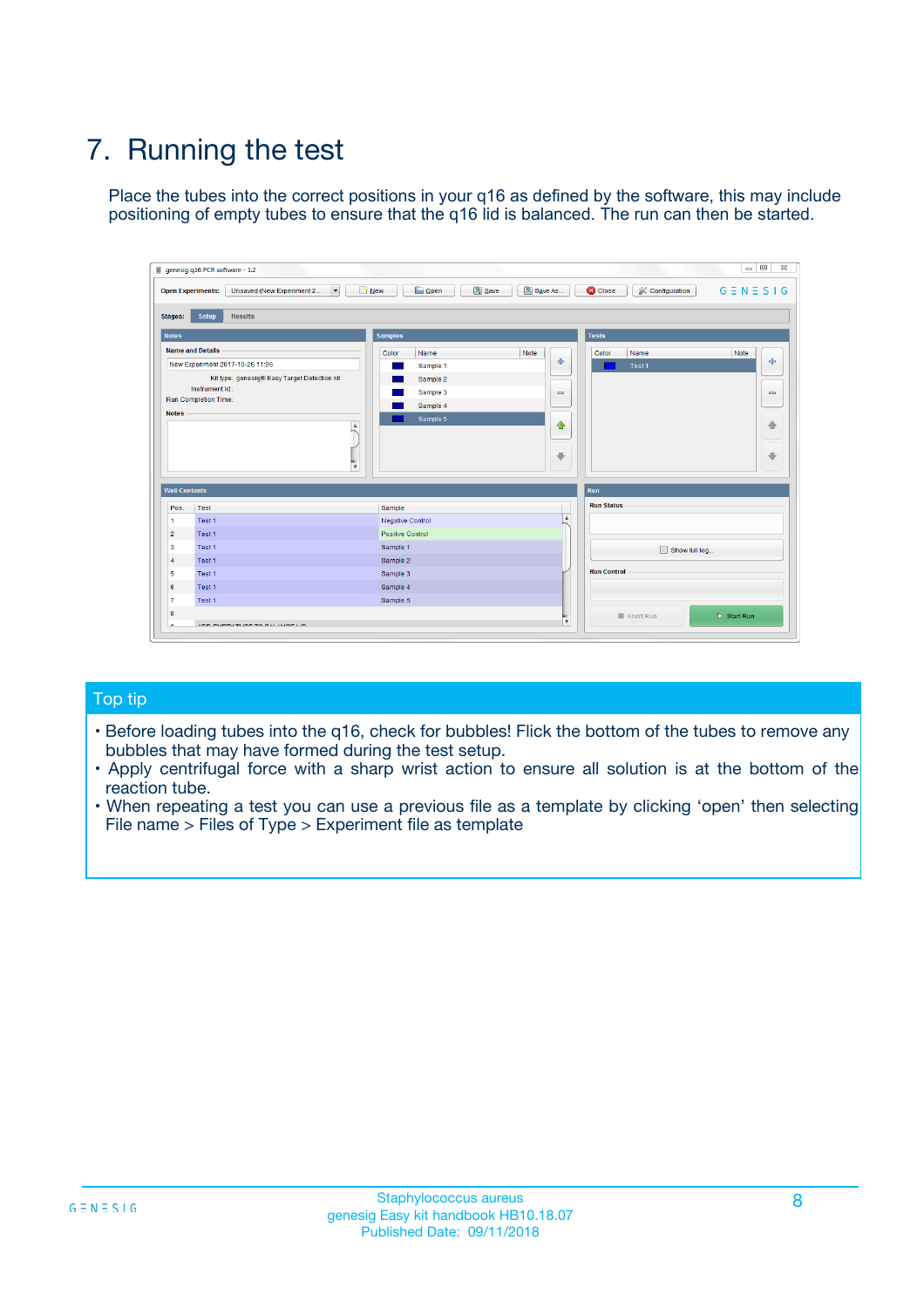# What do my results mean?

Analysis of your data is carried out automatically by the genesig q16. The following information is designed to help you fully understand a result or to troubleshoot:

### "Positive"

#### **Explanation**

Your sample has produced a positive result. Your target of interest is present and you can use the reported quantity.

"Negative"

#### **Explanation**

Your sample has produced a negative result. The target is not present in your sample.

### "Test contaminated"

#### **Explanation**

The Negative Control should be completely free of any DNA. If you see this error message it means that at some point during the setup, the Negative Control has been contaminated with DNA and has given a positive signal. This contamination has invalidated the test. The Positive Control and your test samples are both possible sources of contaminating DNA. The genesig q16 reaction tubes from previous runs will also contain very high amounts of DNA so it is important that these are carefully disposed of after the run is completed and NEVER OPENED. It may be the case that your kits have become contaminated which will lead to the same problem occurring repeatedly.

#### **Solutions**

1. Clean your working area using a commercial DNA remover solution to ensure the area is DNA free at the start of your run and re-run the test

2. If the problem persists then the kit has become contaminated and it will have to be discarded and replaced with a new kit. When you open the new kit, run a simple test to show that changing the kit has solved the problem. Prepare a test which includes only the Positive Control, the Negative Control and one 'mock sample'. For the 'mock sample' add water instead of any sample DNA. The result for the Negative Control and the mock sample should be negative indicating that contamination is no longer present.

#### **Preventive action**

An ideal lab set-up has a 'Clean area' where the test reagents are prepared and a 'sample area' where DNA samples and the Positive Control template are handled. The best workflow involves setting up all the test components (excluding the positive control template) in the clean area and then moving the tests to the sample area for sample and Positive Control addition. If this method is followed then the kit components are always kept away from possible sources of contamination. For extra security the Negative Control can be completely prepared and sealed in the clean area. All work areas should be decontaminated regularly with DNA remover.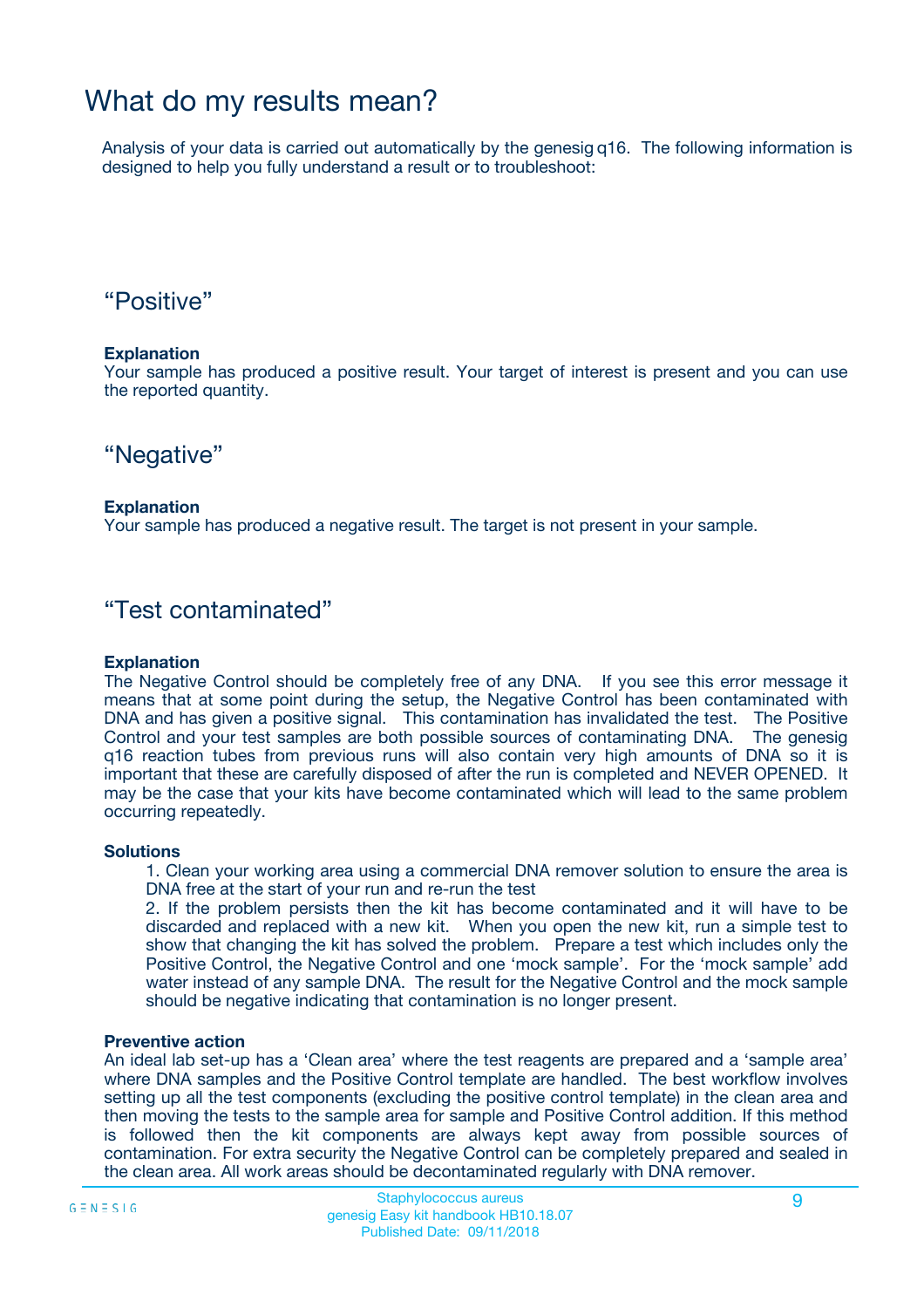### "Sample preparation failed"

#### **Explanation**

The test has failed because the quality of the sample was not high enough. The Internal Extraction Control component identifies whether the sample has been prepared correctly and is of suitable quality. This error message means that this quality control test has failed and the sample quality is not high enough for analysis.

#### **Solutions**

1. Check the sample preparation protocol for any user errors then repeat.

2. Poor quality samples can result from overloading the sample preparation protocol with too much starting material. Try reducing the amount of starting material then repeat.

3. Failing to add the Internal extraction Control DNA to your sample during the sample preparation protocol can also lead to a reported result of "sample preparation failed". Ensure that this step has not been overlooked or forgotten. If your samples are derived from an archive store or from a process separate from your genesig Easy extraction kit; you must add 5µl of Internal Extraction Control DNA into each 0.5ml of your sample to make it suitable for use on the q16.

### "Positive result, poor quality sample"

#### **Explanation**

The test is positive so if you are only interested in obtaining a 'present or absent' answer for your sample then your result is reliable. However, the test contains an Internal Extraction Control component that identifies if the sample is of high quality. This quality control test has failed and the sample is not therefore of high enough quality to accurately calculate the exact copy number of DNA present. If you require quantitative information for your sample then proceed with the solutions below.

#### **Solution**

For appropriate solutions, read the "Sample preparation failed" section of this handbook.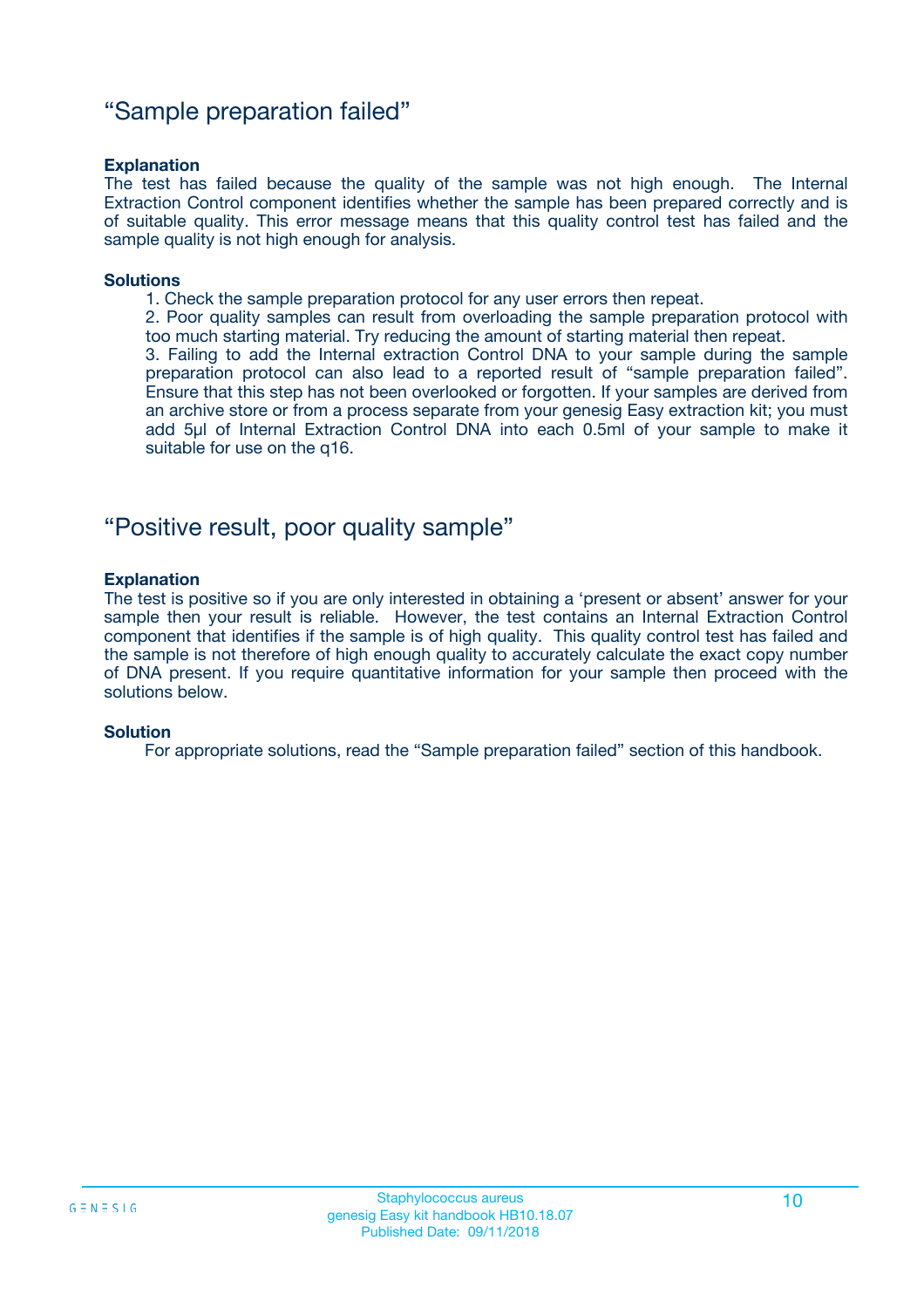### "Test failed"

#### **Explanation**

The test has failed because the Positive Control has not worked. The Positive Control is present to show that all aspects of the test are working correctly together. When this control test fails, the test as a whole is invalidated. This finding indicates that a problem has occurred in the reaction set-up part of the experiment and has nothing to do with sample preparation.

#### **Solutions**

- 1. Check the entire workflow and test set-up to look for any user errors, then repeat the test e.g. have the right colour pipettes and solutions been used with the correct tubes?
- 2. Ensure the positive and negative controls are inserted into the correct wells of your q16.

3. A component of the test may have 'gone off' due to handing errors, incorrect storage or exceeding the shelf life. When you open a new kit, run a simple test to show that changing the kit has solved the problem. Prepare a test which includes only the Positive Control, the Negative Control and one 'mock sample'. For the 'mock sample' add internal control template instead of any sample DNA. If the Positive Control works, the mock sample will now be called as a negative result.

### "Test failed and is contaminated"

#### **Explanation**

The Positive Control is indicating test failure, and the Negative Control is indicating test contamination. Please read the "Test Failed" and "Test contamination" sections of this technical support handbook for a further explanation.

#### **Solution**

For appropriate solutions, read both the "Test failed" and "Test contaminated" sections of this handbook.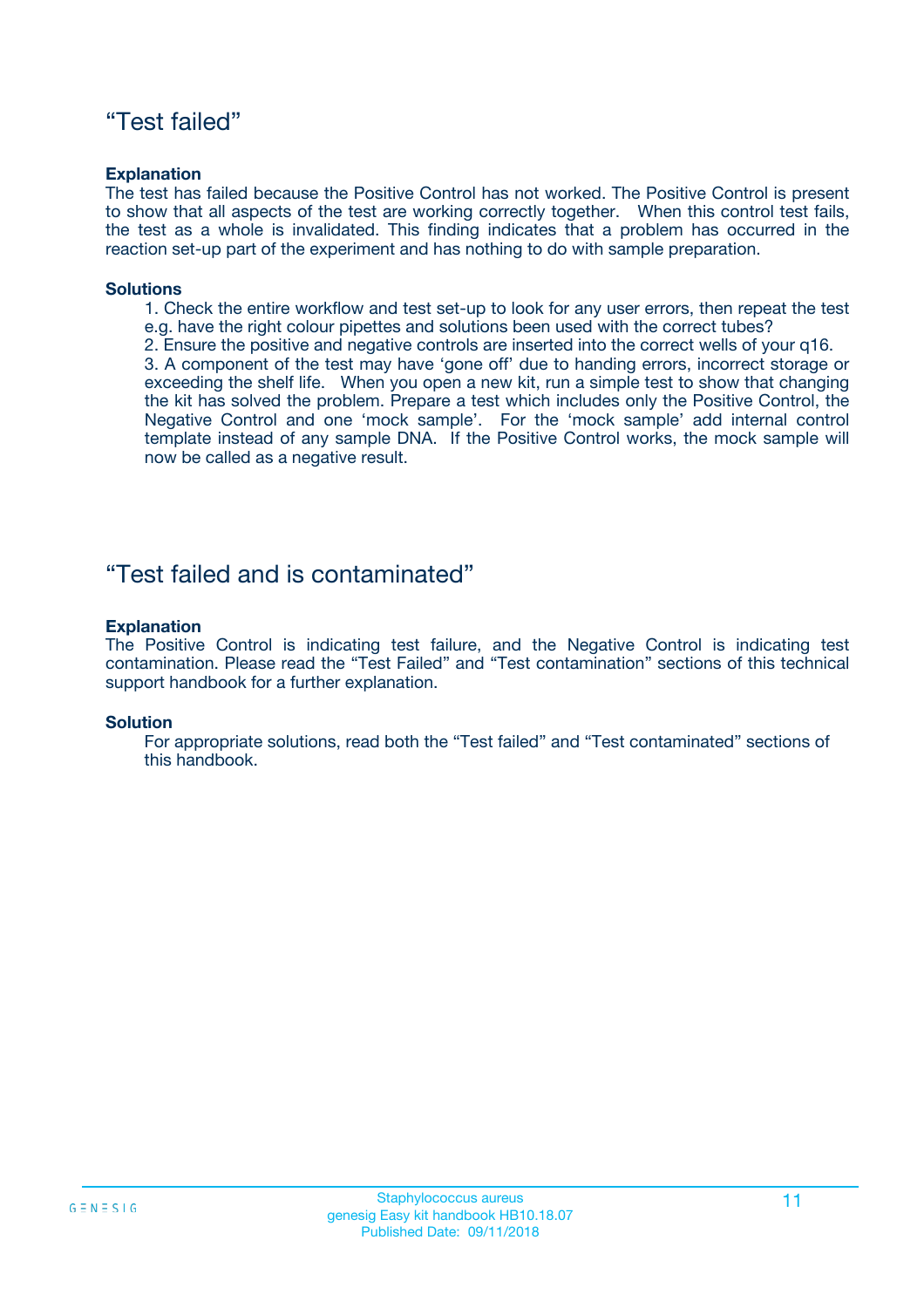# Staphylococcus aureus

Staphylococcus aureus is a spherical, Gram-positive bacterium of the Staphylococcaceae family. The genome of this species is around 2.8Mb in length. Virulence factors for S. aureus are encoded by phages, pathogenicity islands, staphylococcus cassette chromosome and plasmids, which contain genes for antibiotic resistance such as those found in Methicillin-Resistant Staphylococcus aureus (MRSA).

S. aureus can be found on the skin and mucosal membranes of healthy individuals, but any abrasion to these barriers allows the bacterium to enter the wound, colonise and cause infection. As this bacterium lives on the skin, it can be transmitted easily between individuals and is commonly seen in hospital acquired infections.

S. aureus can cause a variety of different infections ranging from mild skin infections such as impetigo to invasive diseases and toxic mediated diseases. The production of extotoxins known as Pyrogenic toxin superantigens in some strains of S. aureus can cause toxic shock syndrome.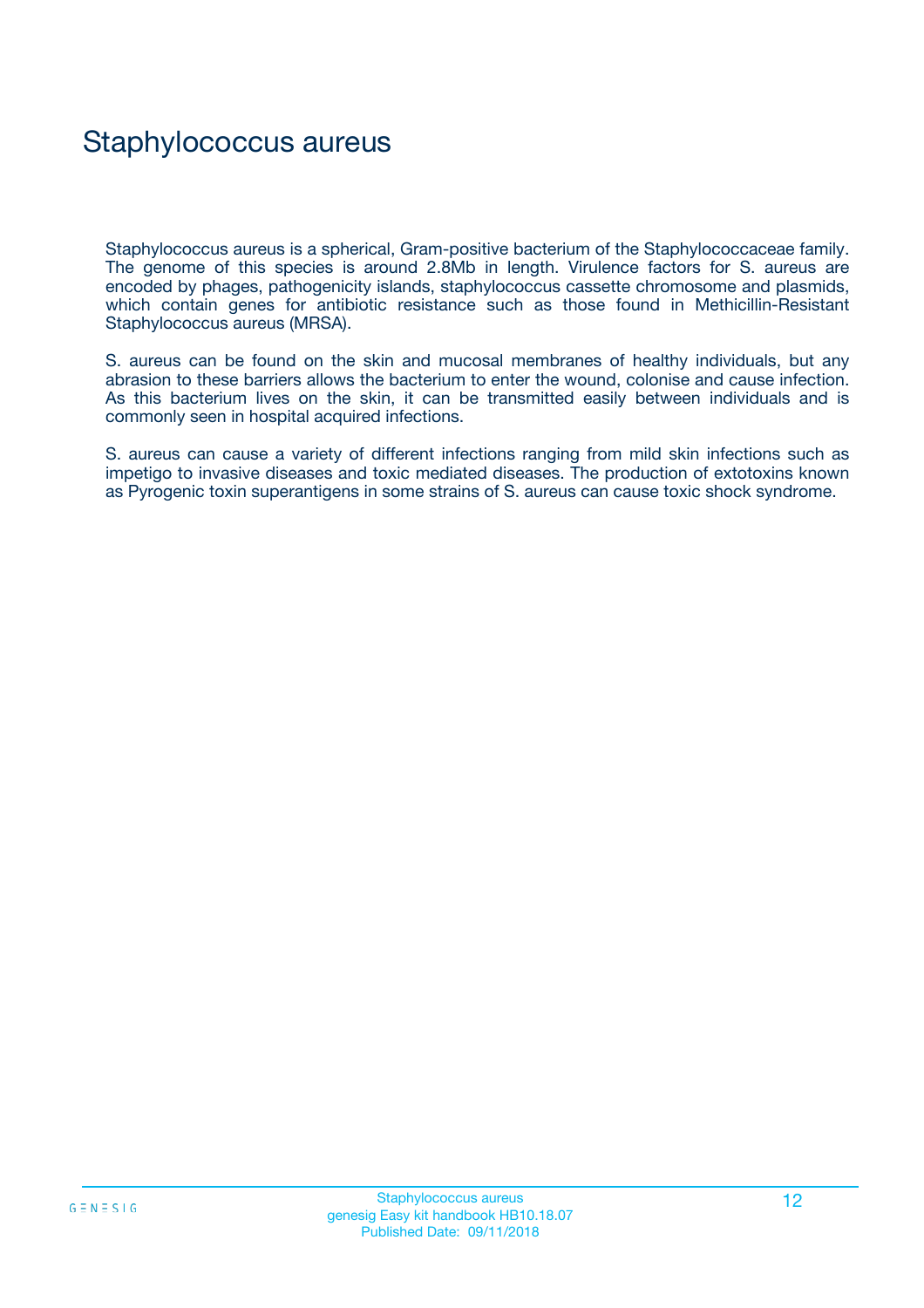# **Specificity**

The Primerdesign genesig Kit for Staphylococcus aureus (S.aureus) genomes is designed for the in vitro quantification of S.aureus genomes. The kit is designed to have a broad detection profile. Specifically, the primers represent 100% homology with over 95% of the NCBI database reference sequences available at the time of design.

The dynamics of genetic variation means that new sequence information may become available after the initial design. Primerdesign periodically reviews the detection profiles of our kits and when required releases new versions.

FEMB is a chromosomal gene specific to S. aureus. The primers and probe have 100% homology with over 95% of reference sequences in the NCBI database including those listed below.

FEMB sequence specificity CP000703.1, BA000017.4, CP000046.1, CP000253.1, CP000255.1, X17688.1, X571857.1, BA000033.2, BA000018.3, BX571856.1

If you require further information, or have a specific question about the detection profile of this kit then please send an e.mail to enquiry@primerdesign.co.uk and our bioinformatics team will answer your question.